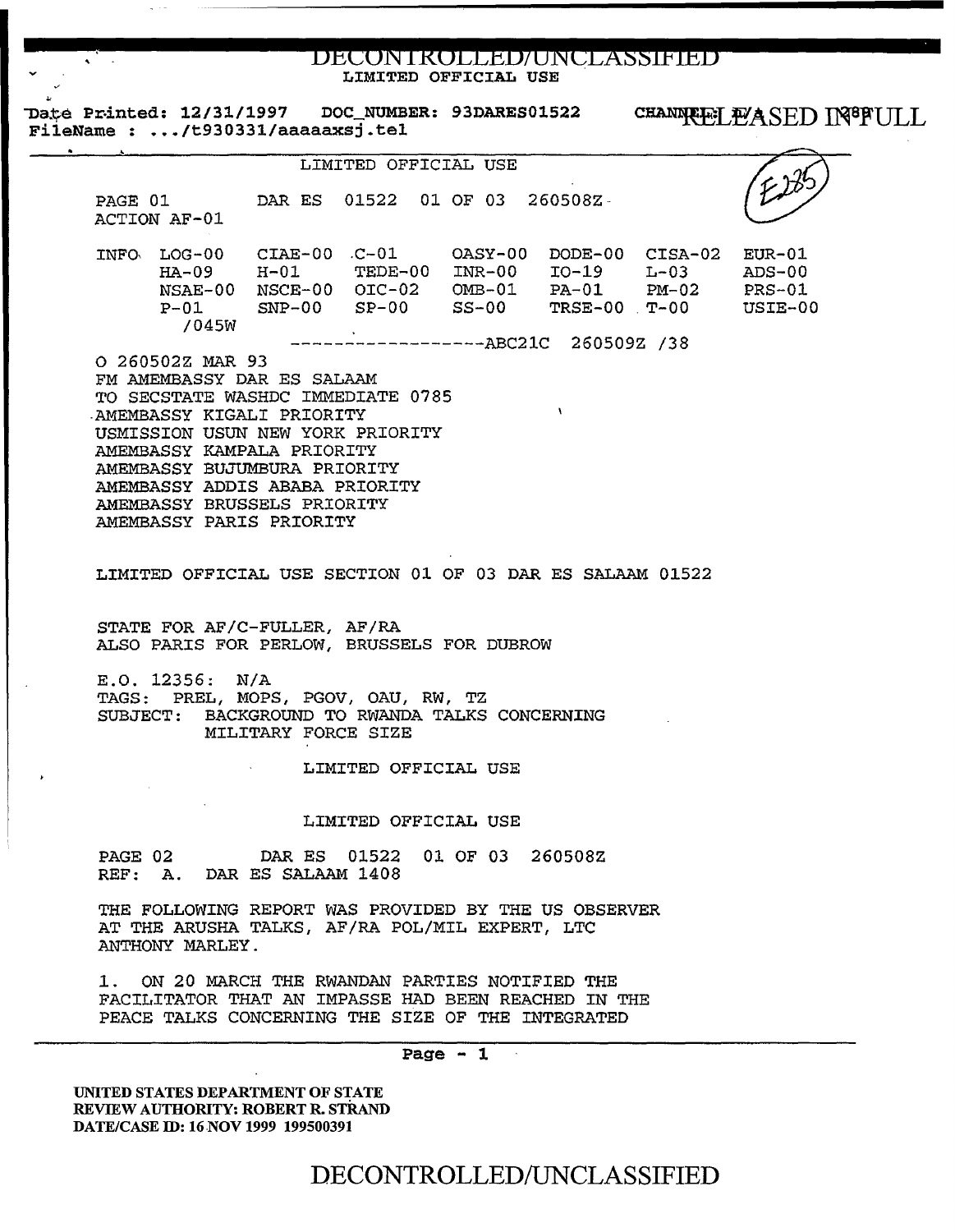# **bbEON Ikdt&B/ONELX§§lPllib** LIMITED.OFFICIAL USE

Date Printed: 12/31/1997 DOC\_NUMBER: 93DARES01522 FileName : ••• /t930331/aaaaaxsj.tel CHANNEL: n/a

ARMED FORCES. THE GOR WAS PROPOSING A TOTAL FORCE OF 25,000; ARMY OF 17,000 AND A GENDARMERIE OF *8,000.*  THE RPF SEEKS A TOTAL MILITARY NOT EXCEEDING 15,000 PERSONNEL, BUT ARE SOMEWHAT FLEXIBLE CONCERNING THE SIZES OF THE ARMY AND GENDARMERIE WITHIN THAT CEILING. FOLLOWING DISCUSSIONS AMONG THE FACILITATOR AND THE OBSERVERS, IT WAS AGREED TO HAVE EACH PARTY MEET SEPARATELY WITH THE JOINT FACILITATOR/OBSERVERS TO EXPLAIN ITS POSITION AND DISCUSS THE ISSUES. THE FACILITATOR RELAY TO THE GOR THE COMMON OPINION OF THE FACILITATOR AND OBSERVERS THAT THE PROPOSED 25K

FORCE WAS EXCESSIVE; THE GOR SHOULD CONSIDER A SMALLER ARMY PLUS THE CREATION OF A NATIONAL POLICE.

2. THE GOR DELEGATION MET WITH THE FACILITATOR AND OBSERVERS FOR THREE AND ONE-HALF HOURS ON SUNDAY MORNING, 21 MARCH (APPARENTLY THE OBSERVERS HAVE GIVEN UP CHURCH FOR RAMADAN) . THE GOVERNMENT DELEGATION CLAIMED THAT THE WORLD BANK RECOMMENDED THAT RWANDA SPEND 2.5 PERCENT OF ITS GNP ON THE ARMY, AND BY THE GOR'S CALCULATIONS, THAT MEANT AN ARMY OF LIMITED OFFICIAL USE

## LIMITED OFFICIAL USE

PAGE 03 DAR ES 01522 01 OF 03 260508Z 17,000. ADDITIONALLY, THE GOR BELIEVES IT WILL FACE INCREASED SECURITY PROBLEMS STEMMING FROM DEMOBILIZATION, THE RETURN OF EXILES TO RWANDA, THE EVOLUTION OF MULTIPARTY POLITICS AND ETHNIC TENSIONS. THIS WOULD REQUIRE A GENDARMERIE OR POLICE-TYPE FORCE OF ONE POLICEMAN PER 1,000 CITIZENS WHICH, FOLLOWING THE RETURN OF SOME 500,000 EXILES, WOULD MEAN 8, 000 GENDARMES. THE GOVERNMENT COULD NOT CREATE A NATIONAL POLICE OR OTHERWISE ALTER THE EXISTING STRUCTURES, HOWEVER; ONLY THE BROAD BASED TRANSITIONAL GOVERNMENT WOULD HAVE THAT AUTHORITY. THE TRANSITIONAL GOVERNMENT COULD ALSO DEMOBILIZE THE INTEGRATED ARMED FORCES BELOW THE LEVEL OF 25,000 IF THE CIRCUMSTANCES SO REQUIRE. THE GOR THEN WENT TO GREAT LENGTHS TO EXPLAIN THAT THE GENDARMERIE WAS A NATIONAL POLICE IN ALL BUT NAME (AND MINISTRY IN WHICH IT IS PLACED) , THAT INCIDENTS OF GENDARMES FIGHTING ALONGSIDE THE FAR AGAINST THE RPF WERE HISTORICAL ABERRATIONS CAUSED BY THE CURRENT CONFLICT, THAT THE GENDARMERIE SHOULD REALLY NOT BE CONSIDERED A MILITARY SERVICE WITHIN THE ARMED

Page  $-2$ 

# DECONTROLLED/UNCLASSIFIED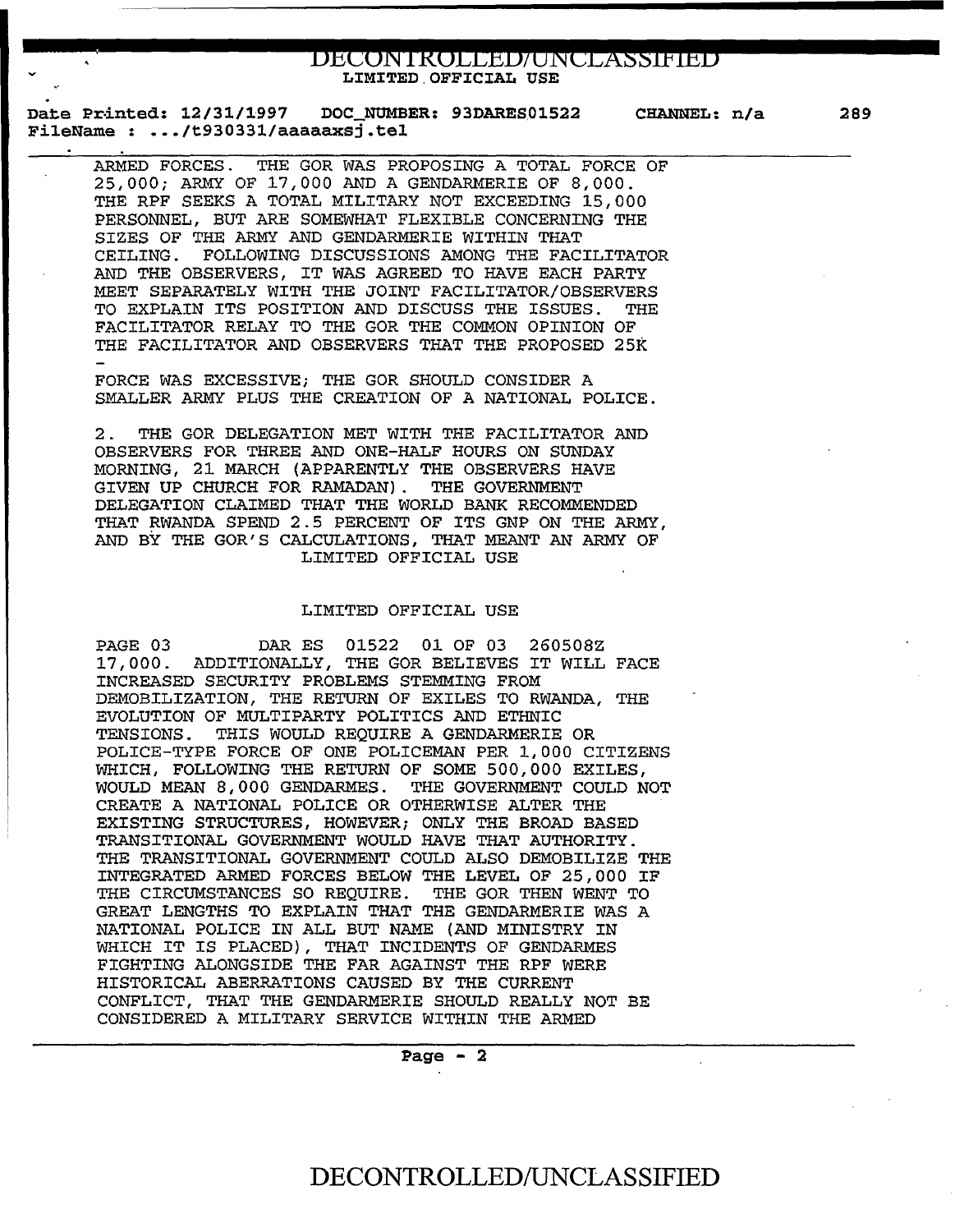# **DECONTROLLED/UNCLASSIFIED**<br>LIMITED OFFICIAL USE

Date Printed: 12/31/1997 FileName : ••• /t930331/aaaaaxsj.tel DOC NUMBER: 93DARES01522 CHANNEL: n/a 289

FORCES, AND THAT DUE TO ITS SPECIALIZED POLICE FUNCTIONS IT WOULD BE BETTER NOT TO INTEGRATE THE GENDARMERIE WITH ARMY PERSONNEL DRAWN FROM THE RPF.

3 . THE ZIMBABWEAN DEFENSE ATTACHE RECOMMENDED THAT THE GOR DISCUSS WITH THE RPF THE SPECIALIZED MISSIONS, ORGANIZATION AND TRAINING OF THE GENDARMERIE TO ENSURE THE RPF UNDERSTOOD THE POLICE FUNCTION ACTUALLY PERFORMED BY GENDARMES. LTC ANTHIERHENS OF BELGIUM SAID IT WAS IMPORTANT TO NOTE LIMITED OFFICIAL USE

### LIMITED OFFICIAL USE

PAGE 04 DAR ES 01522 01 OF 03 260508Z THAT BELGIUM RECENTLY "DEMILITARIZED" ITS GENDARMERIE; DUE TO ITS SPECIALIZED POLICE FUNCTIONS THE BELGIAN GENDARMERIE WAS COMPLETELY REMOVED FROM THE MINISTRY OF DEFENSE.

THE USREP MADE SEVERAL POINTS:

- THE GOR SHOULD NOTE THAT THE WORLD BANK FIGURE OF 2.5 PERCENT WAS A CEILING NOT TO BE EXCEEDED, RATHER THAN A RECOMMENDED MINIMUM OR TARGET.

- THAT IF THE TRANSITION GOVERNMENT COULD DEMOBILIZE ADDITIONAL FORCES BELOW 25,000, THAT IN A

LIMITED OFFICIAL USE

**NNNN** 

 $\mathcal{A}^{\pm}$ 

#### LIMITED OFFICIAL USE

| PAGE 01 | ACTION AF-01             | DAR ES 01522 02 OF 03 260509Z |  |                                |  |
|---------|--------------------------|-------------------------------|--|--------------------------------|--|
|         | INFO LOG-00 CIAE-00 C-01 |                               |  | OASY-00 DODE-00 CISA-02 EUR-01 |  |

Page - 3

DECONTROLLED/UNCLASSIFIED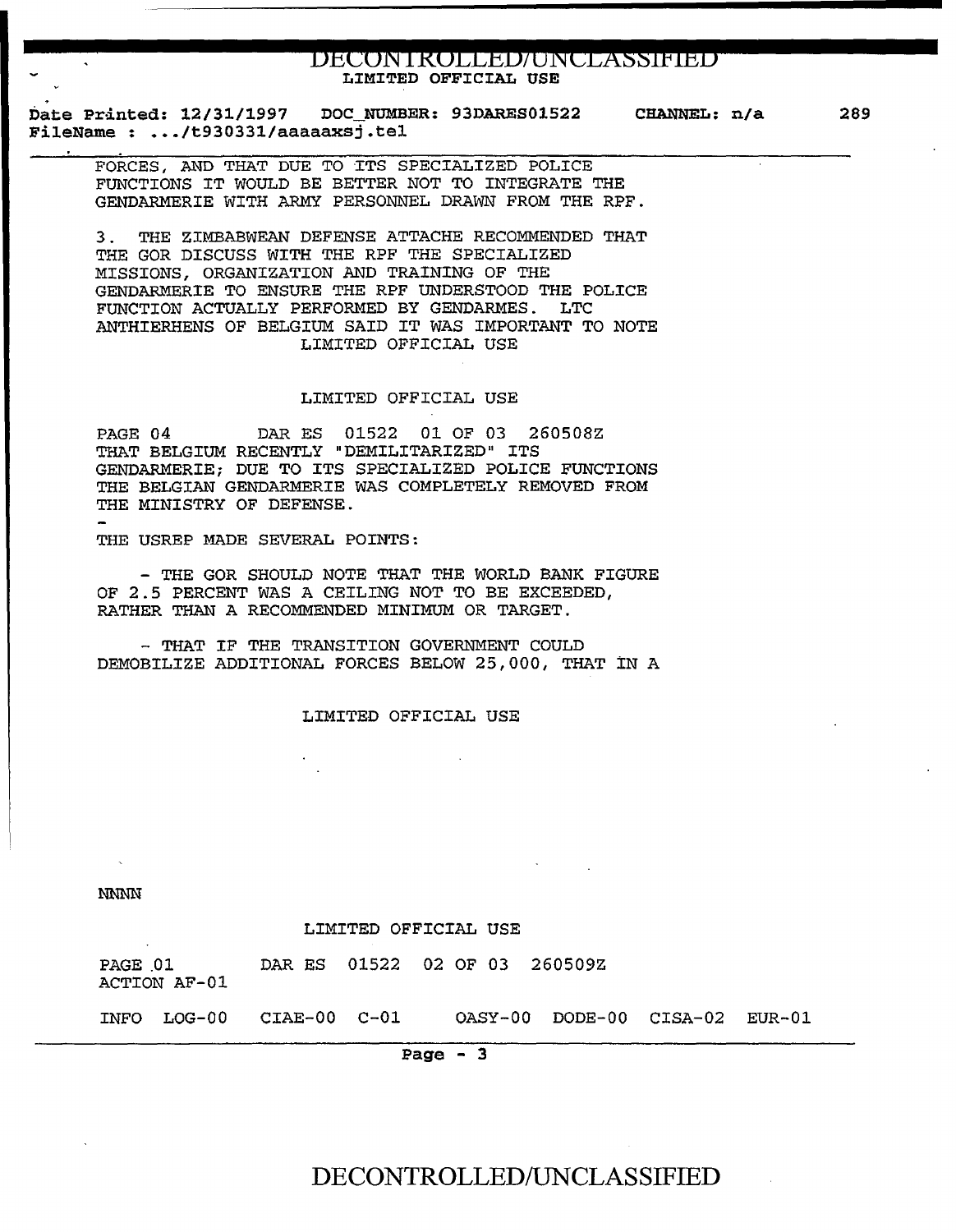# · **BbEBN Ikbttbb/BNELA§§ftlbb** LIMITED OFFICIAL USE

|  | <b>Date Printed: 12/31/1997</b>  | DOC NUMBER: 93DARES01522 | CHANNEL: n/a | 289 |
|--|----------------------------------|--------------------------|--------------|-----|
|  | FileName : /t930331/aaaaaxsj.tel |                          |              |     |

| $HA - 09$               | $H - 01$    | TEDE-00 | TNR-00   | $TO-19$ | $L-03$         | $ADS-00$ |  |  |
|-------------------------|-------------|---------|----------|---------|----------------|----------|--|--|
| NSAE-00                 | NSCE-00     | OTC-02  | $OMB-01$ | $PA-01$ | $PM-02$        | $PRS-01$ |  |  |
|                         |             |         |          |         |                |          |  |  |
| $P - 01$                | $SNP-00$    | $SP-00$ | $SS-00$  | TRSE-00 | <b>.</b> ጥ– በበ | USIE-00  |  |  |
| /045W                   |             |         |          |         |                |          |  |  |
|                         |             |         |          |         |                |          |  |  |
| $---------------ABC234$ |             |         |          |         |                |          |  |  |
|                         | 260510Z /38 |         |          |         |                |          |  |  |
|                         |             |         |          |         |                |          |  |  |

0 260502Z MAR 93 FM AMEMBASSY DAR ES SALAAM TO SECSTATE WASHDC IMMEDIATE 0786 AMEMBASSY KIGALI PRIORITY USMISSION USUN NEW YORK PRIORITY AMEMBASSY KAMPALA PRIORITY AMEMBASSY .BUJUMBURA PRIORITY AMEMBASSY ADDIS ABABA PRIORITY AMEMBASSY BRUSSELS PRIORITY AMEMBASSY PARIS PRIORITY

LIMITED OFFICIAL USE SECTION 02 OF 03 DAR ES SALAAM 01522

STATE FOR AF/C-FULLER, AF/RA ALSO PARIS FOR PERLOW, BRUSSELS FOR DUBROW

E.O. 12356: N/A TAGS: PREL, MOPS, PGOV, OAU, RW, TZ SUBJECT: BACKGROUND TO RWANDA TALKS CONCERNING MILITARY FORCE SIZE

LIMITED OFFICIAL USE

### LIMITED OFFICIAL USE

PAGE 02 DAR ES 01522 02 OF 03 260509Z SIMILAR MANNER IF THE TWO PARTIES AGREED TO A SMALLER FORCE THE TRANSITIONAL GOVERNMENT COULD LATER EXPAND IT IF NEED BE, DRAWING FROM THE POOL OF DEMOBILIZED SOLDIERS.

- IT APPEARS THAT THE POST-CONFLICT INTEGRATED ARMY WOULD HAVE THE SAME MISSIONS AS THE PRE-WAR ARMY, BUT WOULD BE .CONFRONTED BY A REDUCED THREAT SINCE THE GREATEST DANGER HAD BEEN THE POSSIBILITY OF AN ARMED INVASION OF EXILES (RPF). IT IS DIFFICULT THEREFORE TO UNDERSTAND WHY THE GOVERNMENT SEEKS TO MORE THAN DOUBLE THE SIZE OF THE PRE-WAR ARMY.

- FOLLOWING THE END OF THE COLD WAR, THERE HAS BEEN A SEA CHANGE IN THE U.S. SECURITY ASSISTANCE

. Page - 4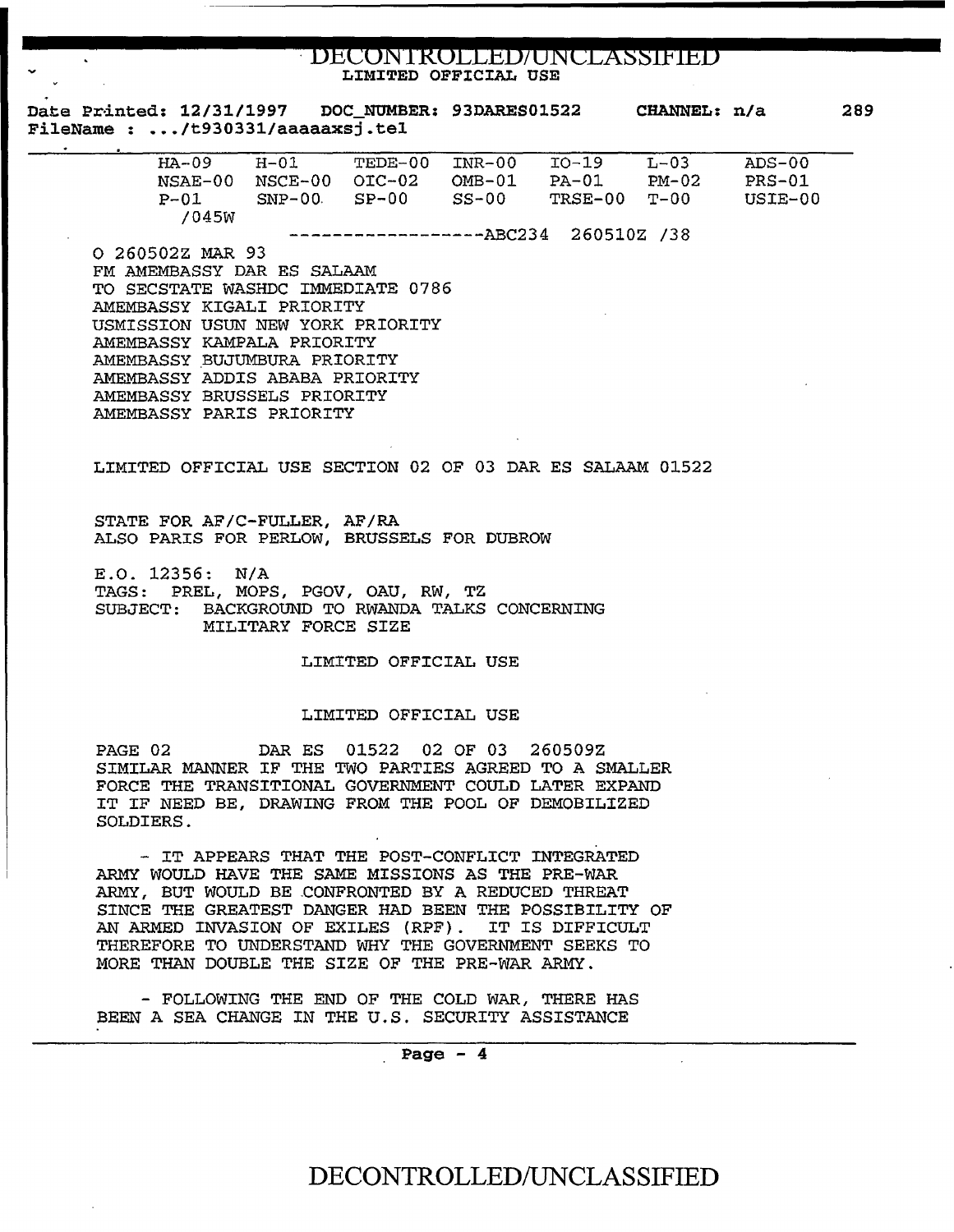**bbCON lkbttbb/ ON LLX§§Jf!B** LIMITED OFFICIAL USE

Date Printed: 12/31/1997 DOC NUMBER: 93DARES01522 CHANNEL: n/a ~ileName : ••• /t930331/aaaaaxsj.tel

POLICIES. THERE IS VIRTUALLY NO SUPPORT FOR TRADITIONAL MILITARY ASSISTANCE PROGRAMS, AND WE HAVE THE REQUIREMENT TO CONSIDER THE SIZE OF A COUNTRY'S MILITARY WHEN MAKING DECISIONS CONCERNING THE PROVISION OF DEVELOPMENTAL ASSISTANCE. THEREFORE, ·WHILE WE MAY POSSIBLY BE ABLE TO PROVIDE ASSISTANCE TO A DEMOBILIZATION EFFORT, WE WOULD BE DISINCLINED TO SUPPORT THE MAINTENANCE OF AN EXCESSIVELY LARGE. MILITARY.

MR. FELLI OF THE OAU THEN POINTED OUT THE RISKS POSED TO A GOVERNMENT BY A LARGE POORLY PAID MILITARY, DRAWING ON THE EXAMPLE OF HIS NATIVE GHANA. HE CONTINUED BY STATING THAT THE WORLD-WIDE TREND IS. TOWARD MILITARY DOWNSIZING AND CAUTIONED THE GOR THAT THE RETENTION OF A LARGE MILITARY COULD ADVERSELY LIMITED OFFICIAL USE

#### LIMITED OFFICIAL USE

PAGE 03 DAR ES 01522 02 OF 03 260509Z AFFECT DONOR ASSISTANCE. THE GERMAN REPRESENTATIVE CONCLUDED THE OBSERVERS' COMMENTS BY STATING THAT THE .SIZE OF A STATE'S MILITARY WEIGHS HEAVILY IN GERMANY'S DECISION-MAKING FOR DEVELOPMENT ASSISTANCE. HE REINFORCED THE DIFFICULTY OBSERVERS

HAVE IN UNDERSTANDING THE RETENTION OF A LARGE ARMY WHEN THE THREAT HAS BEEN REDUCED.

4. TANZANIAN DEFENSE MINISTER KINANA CONCLUDED THE MEETING WITH THE GOR BY RECOMMENDING THAT THEY REFINE THE DESCRIPTION AND MISSION OF THE GENDARMERIE TO THAT OF A POLICE, AND CONSIDER MOVING THEM OUT OF THE MINISTRY OF DEFENSE. HE SYMPATHIZED WITH THE PROBLEMS OF DEMOBILIZATION FACING THE GOR, AS HE IS CURRENTLY OVERSEEING THE DOWNSIZING OF A TANZANIAN MILITARY. HE THEN ASKED THE GOR TO SPEED THE NEGOTIATIONS SO THAT THE MILITARY ASPECTS CAN BE CONCLUDED ON 25 MARCH.

5. COMMENT: IN DISCUSSIONS WITH THE GOR DELEGATION, THE TWO GOVERNMENT MINISTERS HAVE BEEN OPEN TO THE IDEA OF COMPROMISE, WHILE AMBASSADOR KANYARISHOKE AND THE MILITARY MEMBERS HAVE BEEN HARDLINERS. THE GOR IS EXPECTED TO RESIST MOVING THE GENDARMERIE TO THE INTERIOR MINISTRY, OR A MAJOR REDUCTION IN THE SIZE OF THE GENDARMERIE AND CREATION OF A NATIONAL POLICE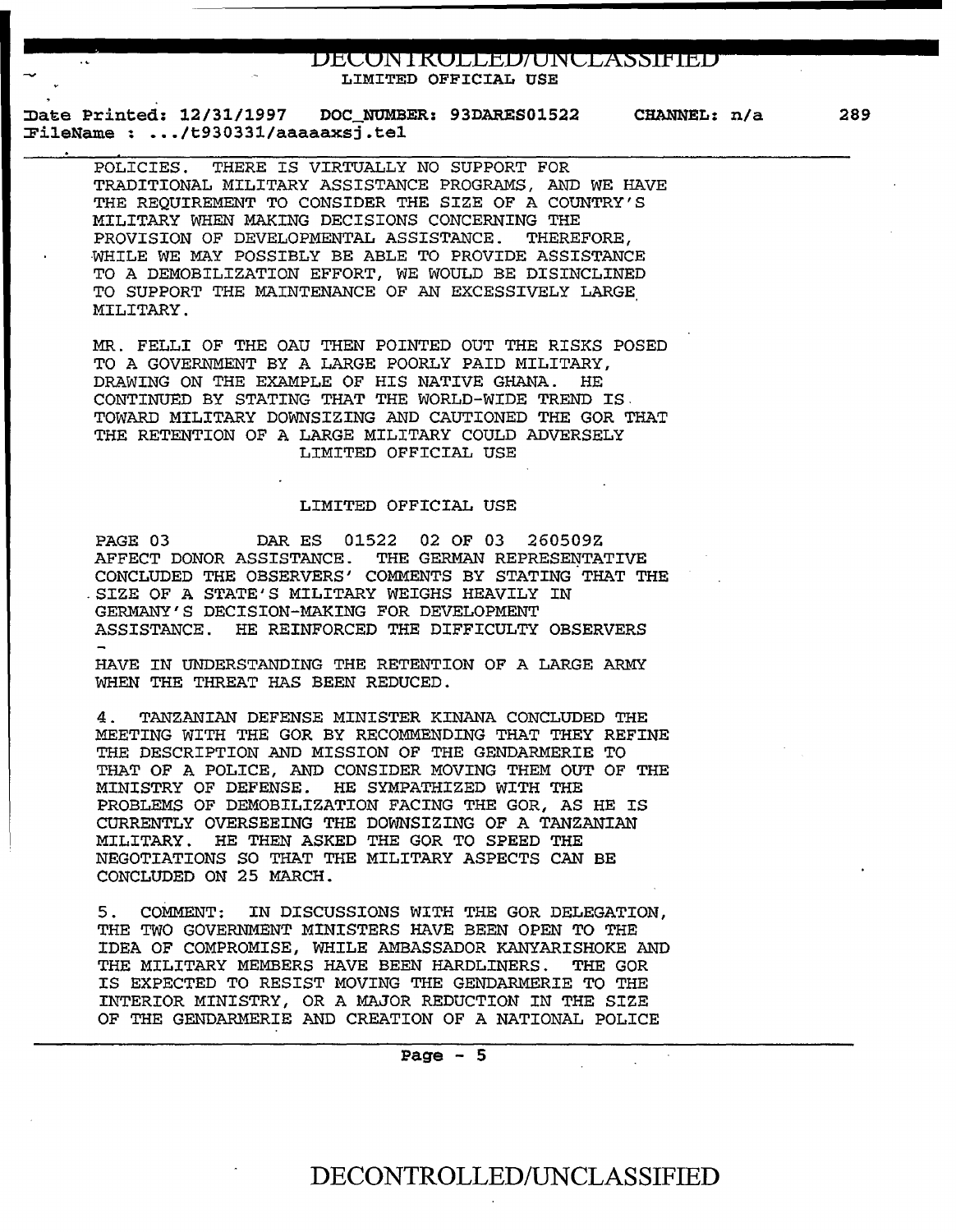# **BhEON Ikdtthb/ONELX§§!Plbb** LIMITED OFFICIAL USE

Date Printed: 12/31/1997 Date Printed: 12/31/1997 DOC NUMBER: 93DARES01522 CHANNEL: n/a FileName : .../t930331/aaaaaxsi.tel

UNDER INTERIOR AS THE RPF IS EXPECTED TO HOLD THE INTERIOR MINISTRY PORTFOLIO IN THE TRANSITION GOVERNMENT. END COMMENT.

## LIMITED OFFICIAL USE

#### LIMITED OFFICIAL USE

PAGE 04 DAR ES 01522 02 OF 03 260509Z 6. FOLLOWING THE MEETING WITH THE GOR, THE FACILITATOR AND OBSERVERS MET FOR 40 MINUTES WITH THE RPF. THEIR DELEGATION LEADER, PASTEUR BIZIMUNGU, SAID THAT THE MISSIONS ASSIGNED TO THE ARMED FORCES, THE SMALL SIZE OF RWANDA, AND THE STATE OF ITS ECONOMY ALL ARGUE FOR A SMALL MILITARY. HE THEN INVOKED THE RISKS POSED TO THE COUNTRY AND ITS GOvERNMENT BY A LARGE, POORLY PAID MILITARY. HE SAID THAT THE PRE-WAR MILITARY CONSISTED OF A 7,000 MAN A RMY AND A GENDARMERIE OF 2500. THE RPF PROPOSES AN ARMY OF 10,000-11,000, ALREADY A 50 PERCENT INCREASE . AND A GENDARMERIE OF 3000-3500. ALTERNATIVELY, THE RPF WOULD ACCEPT AN ARMY OF 13,000 AND A 500 MAN

· GENDARME INTERVENTION UNIT UNDER DEFENSE, AND THE CREATION OF A 3000 MAN NATIONAL POLICE AND GENDARMES,

#### LIMITED OFFICIAL USE

NNNN

#### LIMITED OFFICIAL USE

| PAGE 01 | ACTION AF-01 | DAR ES    | 01522    | 03 OF 03 | 260512Z |           |          |
|---------|--------------|-----------|----------|----------|---------|-----------|----------|
| INFO    | $LOG-00$     | $CIAE-00$ | $C - 01$ | OASY-00  | DODE-00 | CISA-02   | $EUR-01$ |
|         | $HA-09$      | $H-01$    | TEDE-00  | $INR-00$ | $TO-19$ | $L - 0.3$ | $ADS-00$ |
|         | NSAE-00      | NSCE-00   | $OIC-02$ | $OMB-01$ | $PA-01$ | $PM-02$   | $PRS-01$ |
|         | $P-01$       | $SNP-00$  | $SP-00$  | $SS-00$  | TRSE-00 | $T-00$    | USIE-00  |

Page  $-6$ 

## DECONTROLLED/UNCLASSIFIED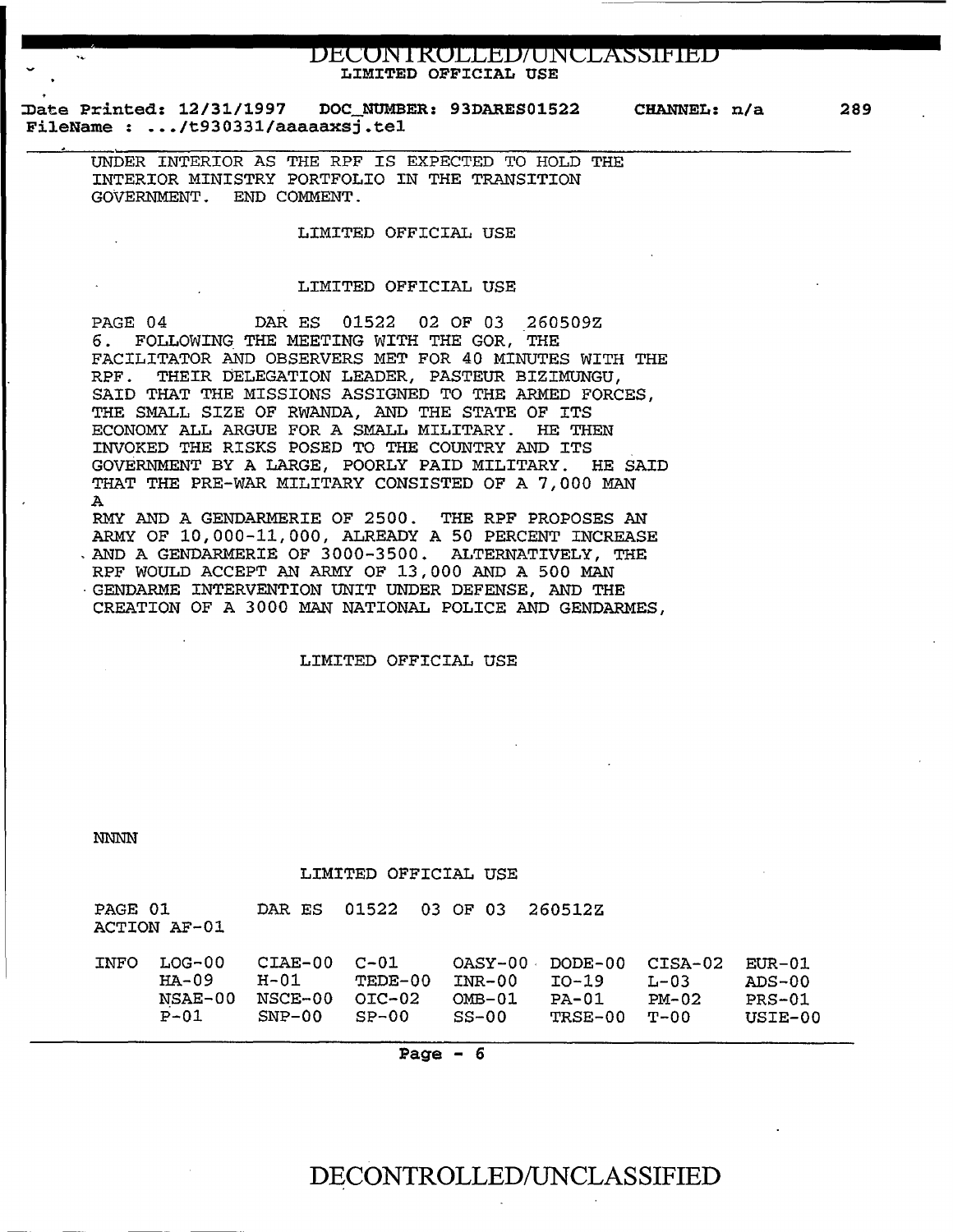## **BECON IROLLED/UNCLASSIFIED** LIMITED OFFICIAL USE

~ate Printed: 12/31/1997 DOC NUMBER: 93DARES01522 CHANNEL: n/a %Date Printed: 12/31/1997 DOC\_NUMB<br>FileName : .../t930331/aaaaaxsj.tel 289

/045W

------------------ABC26F 260513Z /38

0 260502Z MAR 93 FM AMEMBASSY DAR ES SALAAM TO SECSTATE WASHDC IMMEDIATE 0787 AMEMBASSY KIGALI PRIORITY USMISSION USUN NEW YORK PRIORITY AMEMBASSY KAMPALA PRIORITY AMEMBASSY BUJUMBURA PRIORITY AMEMBASSY ADDIS ABABA PRIORITY AMEMBASSY BRUSSELS PRIORITY AMEMBASSY PARIS PRIORITY

LIMITED OFFICIAL USE SECTION 03 OF 03 DAR ES SALAAM 01522

STATE FOR AF/C-FULLER, AF/RA ALSO PARIS FOR PERLOW, BRUSSELS FOR DUBROW

E.O. 12356: N/A TAGS: PREL, MOPS, PGOV, OAU, RW, TZ SUBJECT: BACKGROUND TO RWANDA TALKS CONCERNING MILITARY FORCE SIZE

LIMITED OFFICIAL USE

## LIMITED OFFICIAL USE

PAGE 02 DAR ES 01522 03 OF 03 260512Z WHEN ADDED TO THE APPROXIMATELY 3000 COMMUNAL (LOCAL) POLICE ALREADY EXISTING, WOULD GIVE A TOTAL POLICE-FUNCTION PERSONNEL LEVEL IN EXCESS OF 6,000.

7. THE ONLY QUESTION OR OBSERVATION ADDRESSED TO THE RPF CONCERNED WHETHER, FOR THE PURPOSE OF ACHIEVING PEACE, THE RPF WOULD BE WILLING TO INCREASE THE SIZE OF THE MILITARY. BIZIMUNGU REPLIED IN THE NEGATIVE, STATING THAT FUNDS THAT WOULD BE UTILIZED TO PAY FOR AN EXPANDED MILITARY SHOULD INSTEAD BE USED TO FINANCE DEMOBILIZATION AND THE CREATION OF JOBS RATHER THAN PAY FOR UNNEEDED SOLDIERS.

8 . ONE HOUR AFTER THE CONCLUSION OF THE MEETING WITH THE RPF, PATRICK MAZIMPHAKA OF THE RPF APPROACHED AMBASSADOR MPUNGWE OF TANZANIA, AND THE GERMAN, BELGIAN, AND US REPRESENTATIVES TO SAY THAT THE RPF WAS WILLING TO ACCEPT A TOTAL OF 18,000 FOR A